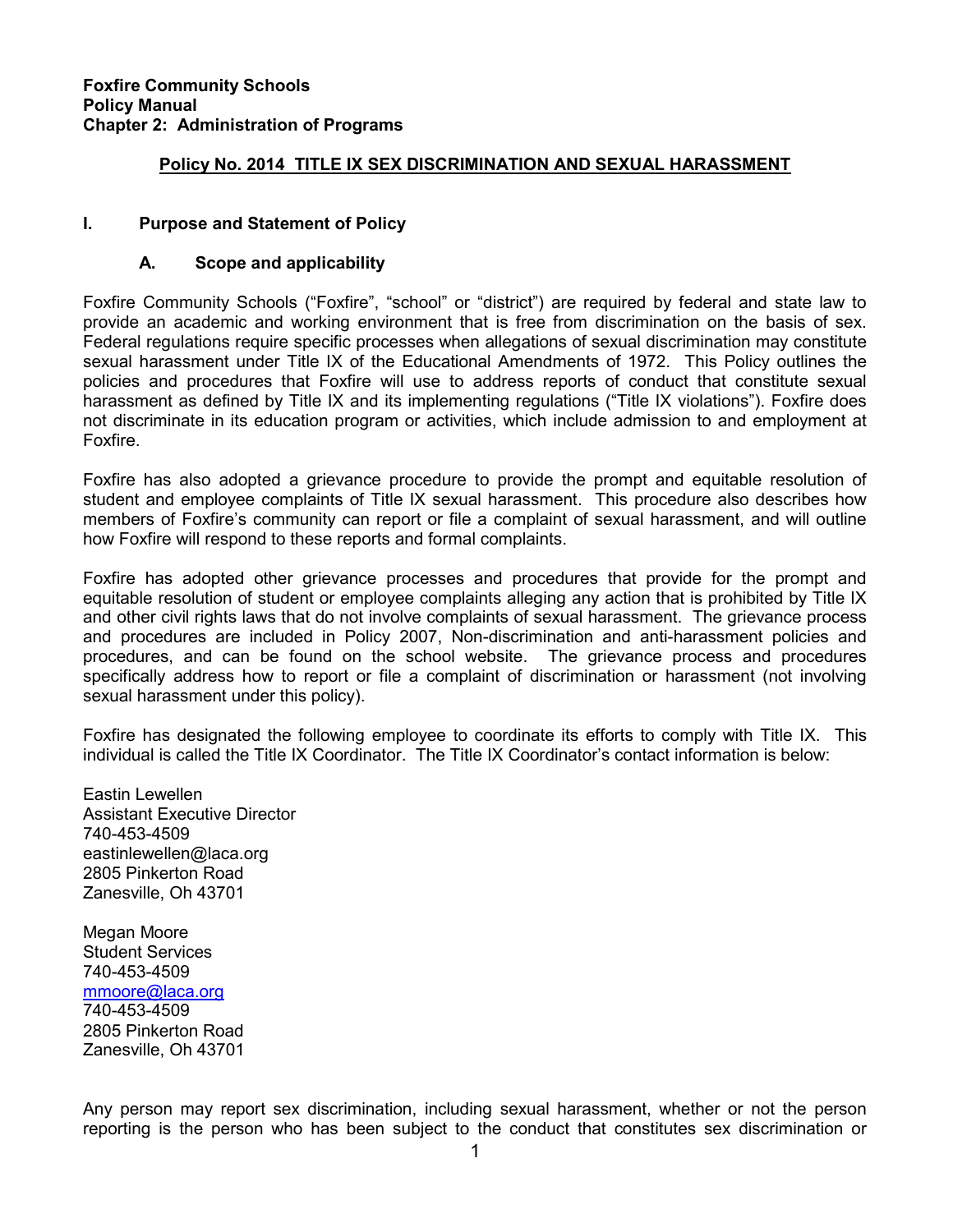sexual harassment. This could be done in person, by mail, by telephone, or by electronic mail using the contact information listed above for the Title IX Coordinator. Such a report can be made at any time (including during non-business hours) by using the telephone number, email address, or by sending mail to the office address listed above.

Please note that a report of sexual harassment does not automatically result in a formal investigation as defined in this policy. The Title IX Coordinator will work to provide supportive measures, access to resources, information about formal and informal resolution procedures, and information about filing a report with the appropriate law enforcement agency.

The conduct prohibited by this policy may also constitute prohibited conduct under Policy 2007, Non-Discrimination and Anti-Harassment. Foxfire may use the standards and procedures set forth Policy 2007 in cases involving allegations of Title IX violations provided such standards and procedures do not conflict with this Policy. To the extent that this Policy 2007 may conflict or impose different requirements, this Policy controls in cases involving Title IX allegations of sexual harassment.

#### B. Jurisdiction

Under this Policy, Foxfire has jurisdiction to address conduct that constitutes Title IX violations alleging sexual harassment that occur within Foxfire's educational programs or activities within the United States. For the purposes of the Policy, Foxfire's "educational programs or activities" include locations, events, or circumstances over which Foxfire exercises substantial control over both the responding party and the context in which the prohibited conduct occurred.

Foxfire maintains the right to respond to conduct prohibited under this Policy that occurs on campus, at District events, regardless of where they occur, and academic, co-curricular and extra- curricular programs that occur off-campus, including those that occur outside the United States under other provisions of its policies, procedures and/or the code of conduct, provided, however, that no such investigation and/or discipline will be pursued if the purpose is to interfere with any right or privilege secured by Title IX or its regulations.

#### II. Definitions

For purposes of this policy, the following definitions are applicable:

Actual knowledge: Actual Knowledge is notice of sexual harassment or allegations of sexual harassment to the District's Title IX Coordinator or any other District employee except for the respondent.

**Complainant:** A Complainant is defined as an individual who is alleged to be the victim of conduct that could constitute sexual harassment.

**Day:** A day is defined as a business day.

**Formal complaint:** Formal complaint is defined as a document filed by a complainant or signed by the Title IX Coordinator alleging sexual harassment against a respondent and requesting that Foxfire investigate the allegation of sexual harassment. At the time of filing a formal complaint, a complainant must be participating in or attempting to participate in Foxfire's education program or activity of Foxfire with which the formal complaint is filed. A formal complaint may be filed with the Title IX Coordinator in person, by mail, or by electronic mail, by using the contact information required to be listed for the Title IX Coordinator or any additional method designated by Foxfire. Additionally, a "document filed by a complainant" can be in the form of an electronic submission (such as by electronic mail or through an online portal provided for this purpose by Foxfire) that contains the complainant's physical or digital signature, or otherwise indicates that the complainant is the person filing the formal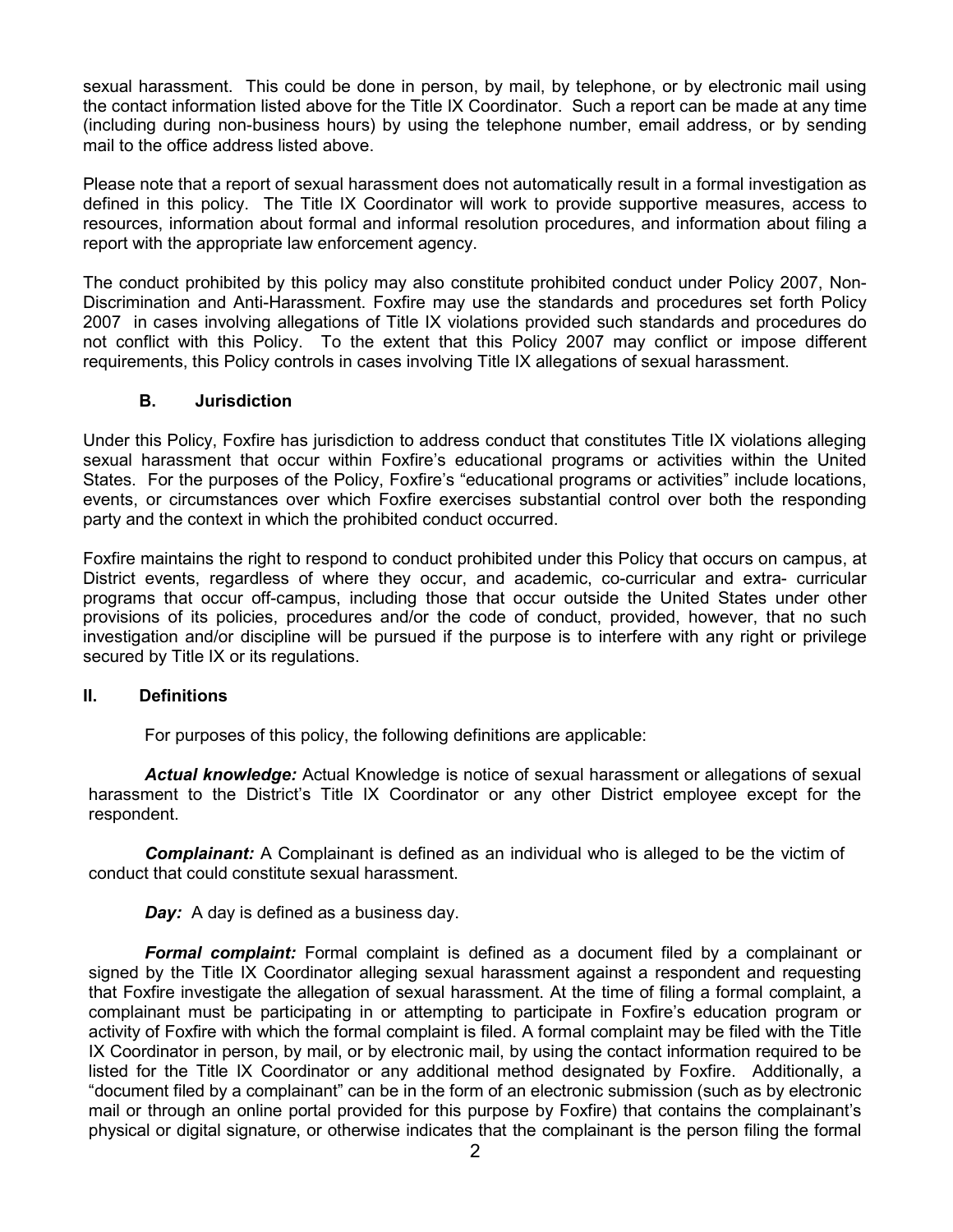complaint. In situations where the Title IX Coordinator initiates or signs a formal complaint, the Title IX Coordinator is not a complainant and must comply with the guidelines outlined in this section.

**Respondent:** A Respondent is defined as an individual who has been reported to be the perpetrator of conduct that could constitute sexual harassment.

**Title IX Coordinator**: The Title IX Coordinator is the employee, or employees, designated to coordinate Foxfire's efforts to comply with Title IX and its regulations found in Part 106 of Title 34 of the Code of Federal Regulations. The Title IX Coordinators will designate other individuals, regardless of whether such individuals are District employees or neutral third-parties, to perform the duties of investigator(s), decision-maker(s), appeal officer(s) and person(s) who facilitate informal resolutions under this Policy. No person can fill more than one of these roles on a particular matter. For instance, the investigator cannot also be the decision-maker in the same case.

**Consent** means clear, knowing, and voluntary permission, demonstrated through mutually understandable words or actions that clearly indicate a willingness to freely engage in a particular sexual activity. Some additional considerations include:

- Silence, passivity, absence of response, and lack of resistance do not constitute consent.
- Consent to one form of sexual activity does not constitute consent to other forms of sexual activity.
- Consent obtained for sexual activity on prior occasions does not constitute consent for future occasions. Even within the context of an ongoing relationship, consent must be obtained.
- Consent can be withdrawn at any time prior to completion of the act by the outward demonstration, by words or actions that clearly indicate a desire to end sexual activity. Once this has been expressed, sexual activity must cease.
- Consent is not effective if it is obtained through force, threat of force, coercion, or any other factor that would eliminate the voluntary nature of the choice.
- Individuals who are incapacitated cannot consent to sexual activity.
- In the state of Ohio, the age of consent is 16. Under state law, consent cannot be given by any individual under the age of 16 to participate in sexual activity with an individual over the age of 18. In addition, consent can never be given by minors under the age of 13.

Coercion is the use of unreasonable and persistent pressure to the point that it overrides the voluntary nature of the act. Examples include threatening to harm oneself if the other person does not engage in sexual activity, or threatening to disclose another individual's private information if the other person does not engage in sexual activity.

**Incapacitation** is a state in which an individual lacks the ability to make informed, rational judgments, either temporarily or permanently. It exists where an individual is mentally and/or physically helpless, asleep, unconscious, or unaware that the sexual activity is occurring. Where alcohol or other drugs are involved, incapacitation is a state beyond mere intoxication that causes a person to be unable to appreciate the 'who, what, where, when, why, or how' of a sexual interaction. Evaluating incapacitation also requires an assessment of whether a respondent was or should have been aware of the complainant's incapacitation based on objectively and reasonably apparent indications of impairment when viewed from the perspective of a sober, reasonable person in the respondent's position.

## III. Privacy and Confidentiality

Privacy and confidentiality have separate and distinct meanings under this Policy: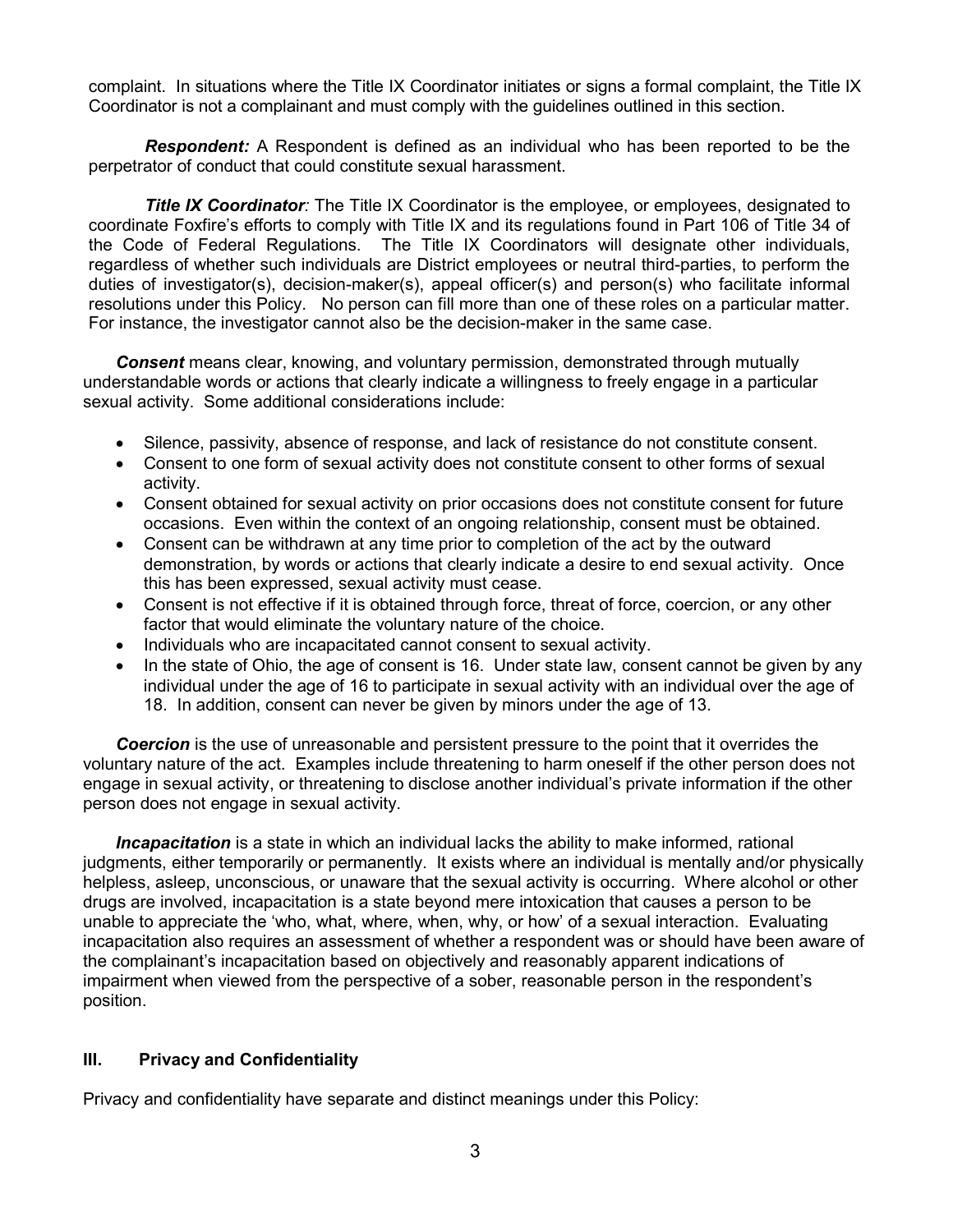# A. Privacy

Foxfire strives to respect the privacy of both parties and other participants in the Title IX investigation process. Privacy generally means that information related to the report and investigation of alleged Title IX violations will only be shared with a limited selection of individuals whose knowledge is necessary to respond to claims of such violations. Such response includes the reviewing of reports, investigating claims, participating in investigations, conducting hearings, reviewing appeals, and other related issues. Student education records are protected in compliance with the Family Educational Rights and Privacy Act (FERPA), Revised Code Section 3319.321 and other applicable laws in Ohio.

Foxfire must obtain written consent from a party before Foxfire may receive any health or other treatment records. If a party provides written consent for medical or other treatment records to become part of an investigation's case file, both parties must be able to review and comment on those records if the investigation moves towards an investigative report and decision.

## B. Confidentiality

Foxfire will keep confidential the identity of any individual who has made a report or complaint of sex discrimination, including any individual who has made a report or filed a formal complaint of sexual harassment, any complainant, any individual who has been reported to be the perpetrator of sex discrimination, any respondent, and any witness, except as may be permitted by the FERPA statutes or regulations, as required by law, or to carry out the purposes of this Policy, including the conduct of any investigation, hearing, or judicial proceeding arising thereunder.

Confidentiality applies to certain types of information that cannot be revealed or distributed to other persons without express permission of the individual to whom the information pertains, or as otherwise permitted or required by law. Certain campus and community professionals, such as health care and mental health professionals, maintain confidential relationships in their professional capacities with patients and clients under the privilege created by Ohio law.

Limits to confidentiality include:

# 1. Mandatory Reporting of Child Abuse

All District employees and officials are mandatory reporters of child abuse and neglect unless otherwise excepted by law. Where an alleged Title IX violation also may constitute child abuse or neglect, employees are required to report such abuse or neglect to Children Services and/or Law Enforcement, as is required by law. The Title IX Coordinator should be informed that such a report has been made when an alleged Title IX violation is involved.

# 2. Ohio Felony Reporting Requirement

Under Ohio law, all individuals, excluding confidential resources, must report felonies, including sexual violence. Under Ohio Revised Code Section 2921.22, medical professionals, mental health professionals and clergy are not required to report felonies. This legal requirement means that the Title IX Coordinator must report any felony to law enforcement officials. To the extent reasonably possible, Foxfire will communicate with the Complainant or Reporting Person in advance of any report to law enforcement. The Complainant has the choice of whether and how to participate in any subsequent criminal investigation.

## 3. Ohio Medical Professional Reporting Requirements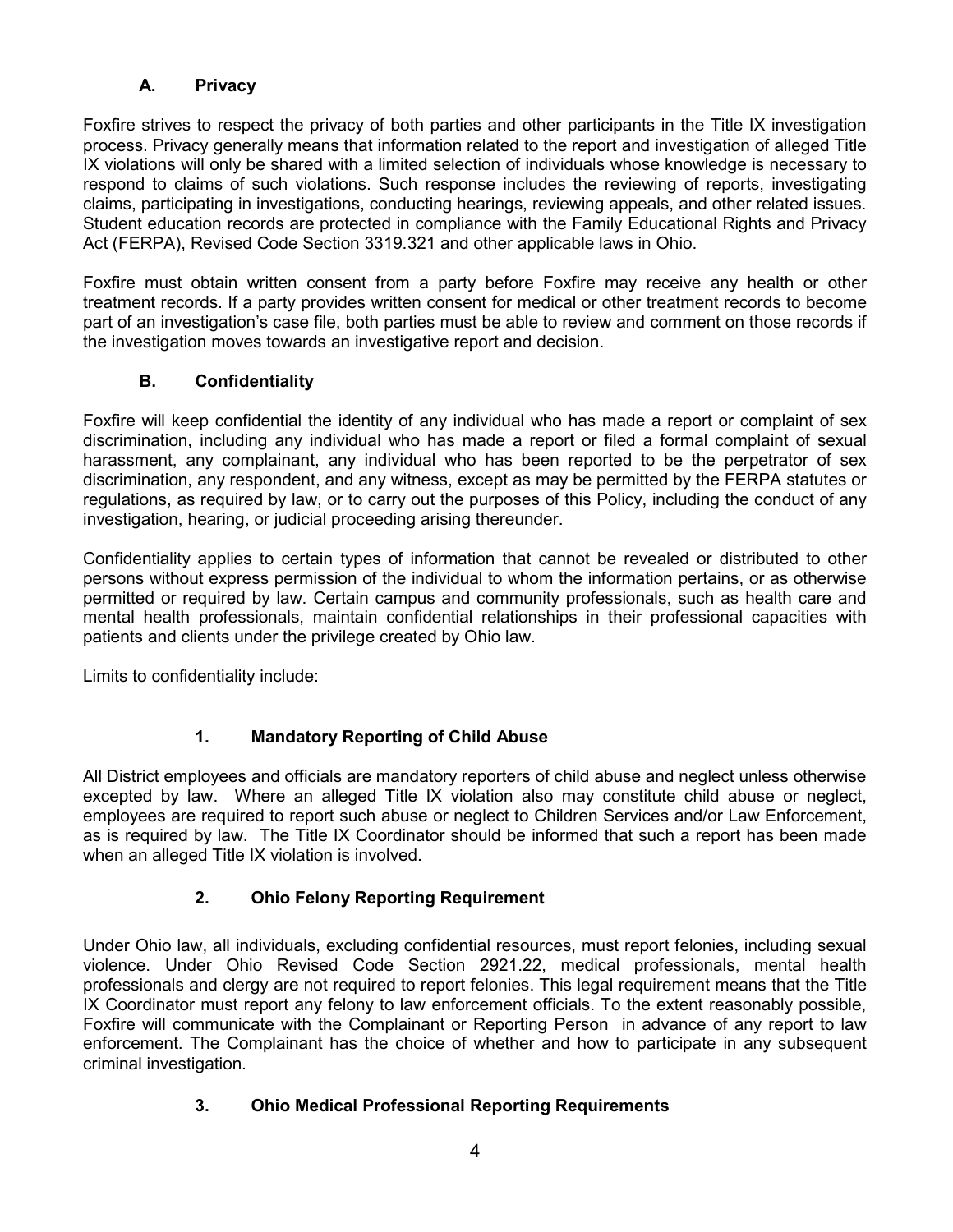In Ohio, medical professionals have distinct legally mandated reporting responsibilities. Where a medical professional knows or has reasonable cause to believe that serious physical harm resulted from an offense of violence, the medical professional is required to make a report to law enforcement. Medical professionals must deem a patient medically stable before reporting and must communicate to the patient that the patient does not have to report and/or speak to the police. If the patient chooses not to speak to police at the time of the medical examination, the medical professional does not need to report the patient's name - only the date, general time, and general location of the incident.

## 4. Risk of Harm to Self or Others

Mental health professionals are required to disclose information where there is an imminent threat of harm to self (the client) or others.

## IV. Making a Formal Report of Sexual Harassment

At the time of filing a formal complaint, a complainant must be participating in or attempting to participate in the education program or activity of Foxfire.

A complainant may file a formal complaint by either using a Foxfire-provided electronic submission system, or by physically or digitally signing a document and filing it as authorized in person, by mail, or by e-mail.

There is no time limit or statute of limitations on a complainant's decision to file a formal complaint.

When the Title IX Coordinator believes that with or without the complainant's desire to participate in a grievance process, the allegations require an investigation, the Title IX Coordinator has the discretion to initiate a grievance process. In deciding whether to initiate the grievance process without a complainant's desire to file a formal complaint, the Title IX Coordinator will consider:

- Whether there is a pattern of alleged misconduct by a particular respondent; and
- Whether a complainant's allegations involved violence, use of weapons, or similar factors.

While reporting of all harassment by everyone is encouraged, third parties other than the Title IX Coordinator are not permitted to file formal complaints.

In situations where the Title IX Coordinator initiates or signs a formal complaint, the Title IX Coordinator is not a complainant and such an action is not an indication of bias on the Title IX Coordinator's part. When a formal complaint is signed by the Title IX Coordinator, all parties must receive notice with details of the allegations and the identities of the parties, if known.

To the extent possible, Foxfire will investigate a complainant's formal complaint, even if the respondent's identity is unknown, as the investigation may reveal the respondent's identity.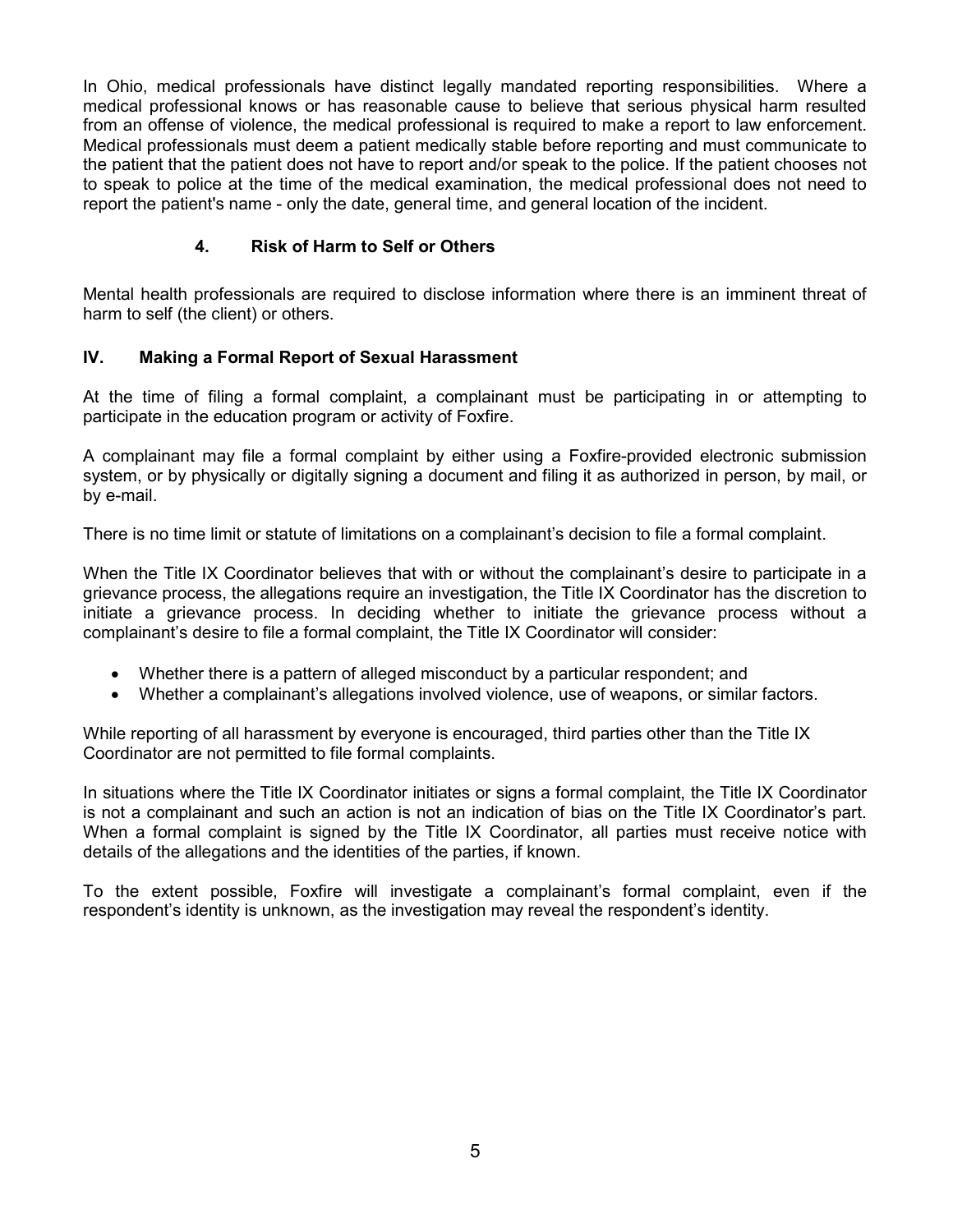## V. Title IX Violations

## A. Title IX Sexual Harassment<sup>1</sup>

"Sexual harassment" within the scope of Title IX and for purposes of this Policy means conduct on the basis of sex that satisfies the definition of one or more of the following:

(1) An employee of Foxfire conditioning the provision of an aid, benefit, or service of Foxfire on an individual's participation in unwelcome sexual conduct (employee-tostudent quid pro quo);

(2) Unwelcome conduct determined by a reasonable person to be so severe, pervasive, and objectively offensive that it effectively denies a person equal access to Foxfire's education program or activity (hostile environment sexual harassment); or

(3) Sexual assault<sup>2</sup>", dating violence<sup>3</sup>", domestic violence<sup>4</sup>, or stalking.<sup>5</sup>

## 1. Sexual Assault

The term "sexual assault" means an offense classified as a forcible or nonforcible sex offense under the uniform crime reporting system of the Federal Bureau of Investigation. The term includes rape, sodomy, sexual assault with an object, fondling, incest and statutory rape.

# 2. Dating Violence (Clery/VAWA (34 CFR 668.45)

"Dating Violence" means an act of violence committed by a person who is or has been in a romantic or intimate relationship with the complainant. The existence of such a romantic or intimate relationship is determined by the length of the relationship, the type of relationship, and the frequency of interactions between the individuals involved in the relationship.

Acts of violence may include, but are not limited to:

- Recklessly causing bodily injury;
- Attempts to cause bodily injury; and
- Causing fear of immediate, physical harm through threat of force.

# 3. Domestic Violence

The term "domestic violence" includes felony or misdemeanor crimes of violence committed by a current or former spouse or intimate partner of the victim, by a person with whom the victim shares a child in common, by a person who is cohabitating with or has cohabitated with the victim as a spouse or intimate partner, by a person similarly situated to a spouse of the victim under the domestic or family violence laws of the jurisdiction receiving grant monies, or by any other person against an adult or youth victim who is protected from that person's acts under the domestic or family violence laws of the jurisdiction.

 $\overline{a}$ 

 $^1$  Note that the definitions in this section are different under a Title VII analysis.

<sup>&</sup>lt;sup>2</sup> As defined in 20 U.S.C. 1092(f)(6)(A)(v).

 $^3$  As defined in 34 U.S.C. 12291(a)(10).

 $^4$  As defined in 34 U.S.C. 12291(a)(8).

 $^5$  As defined in 34 U.S.C. 12291(a)(30).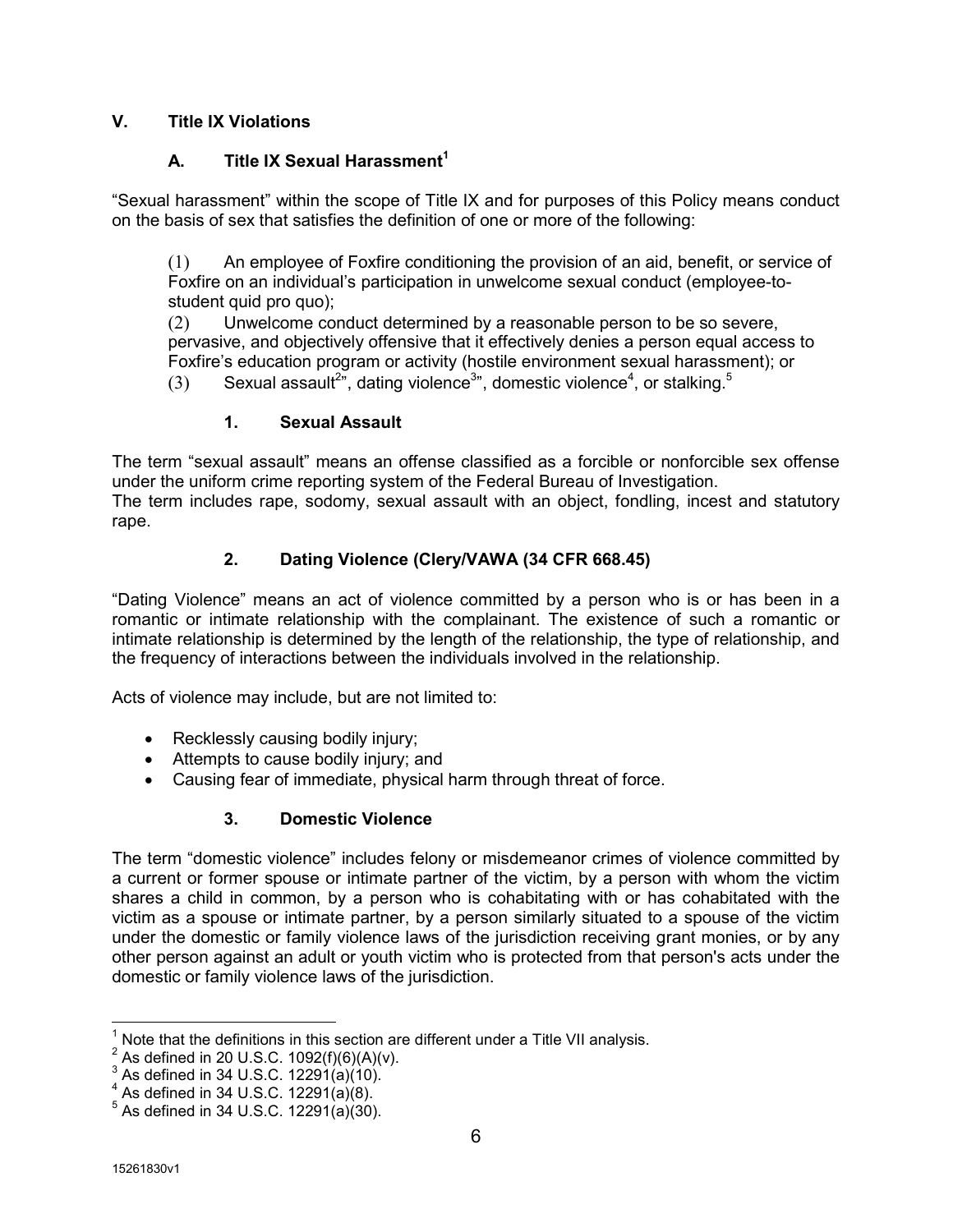Acts of violence may include, but are not limited to:

- Recklessly causing bodily injury;
- Attempts to cause bodily injury; and
- Causing fear of immediate, physical harm through threat of force.

#### 4. Stalking

The term "stalking" means engaging in a course of conduct directed at a specific person that would cause a reasonable person to—

(A) fear for his or her safety or the safety of others; or

(B) suffer substantial emotional distress.

#### B. Retaliation

Neither Foxfire nor any other person may intimidate, threaten, coerce, or discriminate against any individual for the purpose of interfering with any right or privilege secured by this Policy, or because the individual has made a report or complaint, testified, assisted, or participated or refused to participate in any manner in an investigation, proceeding, or hearing under the Title IX regulations and/or this Policy.

Intimidation, threats, coercion, or discrimination, including charges against an individual for code of conduct violations that do not involve sex discrimination or sexual harassment, but arise out of the same facts or circumstances as a report or complaint of sex discrimination, or a report or formal complaint of sexual harassment, for the purpose of interfering with any right or privilege secured by Title IX or the regulations, constitutes retaliation. Complaints alleging retaliation may be filed according to the grievance procedures for sex discrimination adopted by the District and set forth in this Policy.

Charging an individual with a code of conduct violation for making a materially false statement in bad faith in the course of a grievance proceeding under the regulations does not constitute retaliation, as described above, provided, however, that a determination regarding responsibility, alone, is not sufficient to conclude that any party made a materially false statement in bad faith.

The exercise of rights protected under the First Amendment does not constitute retaliation prohibited under this provision.

#### VI. Supportive Measures

"Supportive measures" are non-disciplinary, non-punitive individualized services offered as appropriate, as reasonably available, and without fee or charge to the complainant or the respondent before or after the filing of a formal complaint or where no formal complaint has been filed. Such measures are designed to restore or preserve equal access to Foxfire's education program or activity without unreasonably burdening the other party, including measures designed to protected the safety of all parties or Foxfire's educational environment, or deter sexual harassment.

Supportive measures at Foxfire may include but are not limited to: counseling, extension of deadlines or other course-related adjustments, modifications of work or class schedules,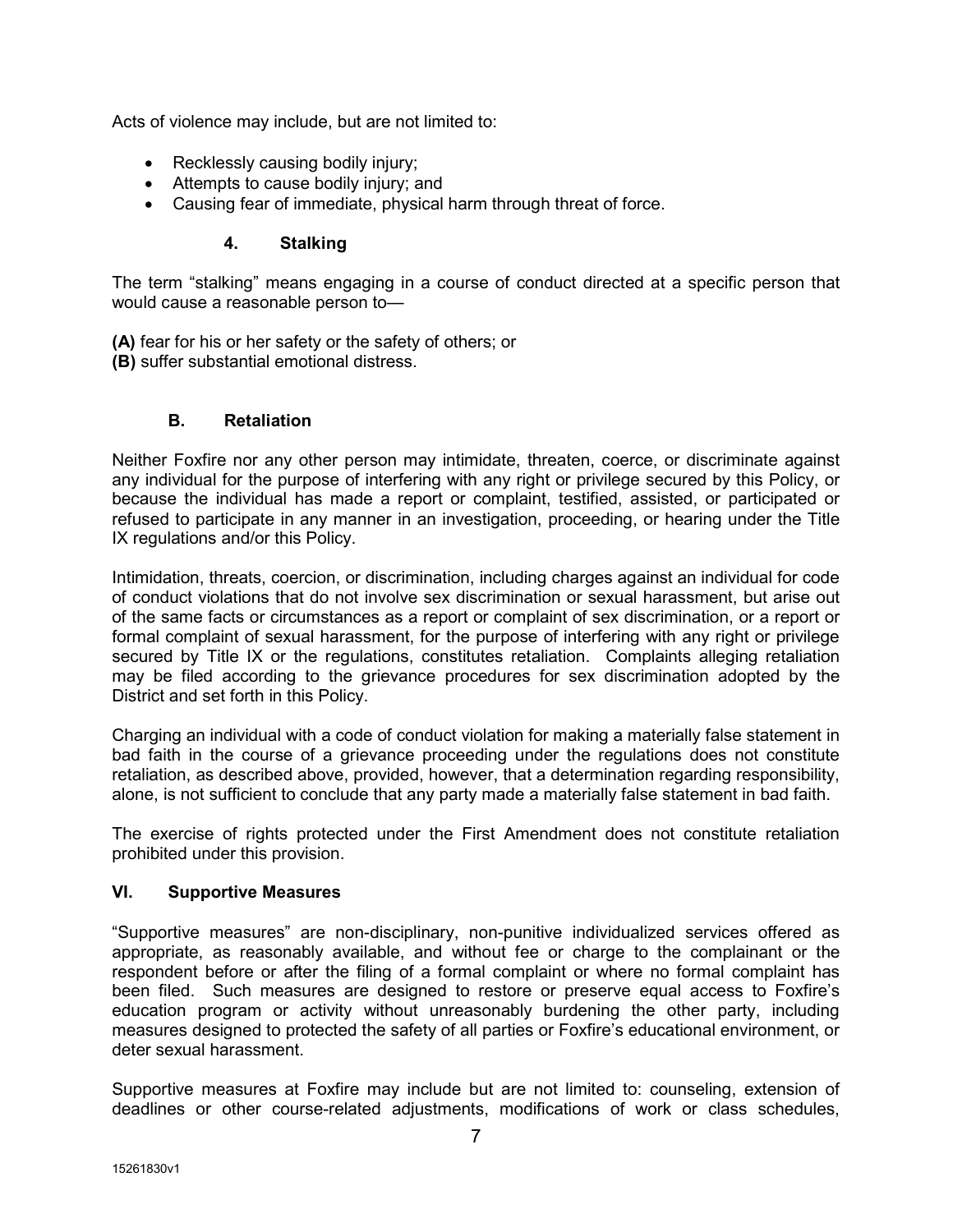campus escort services, mutual restrictions on contact between the parties, changes in work locations, leaves of absence, increased security and monitoring of certain areas of the campus and other similar measures.

Foxfire will maintain as confidential any supportive measures provided to the complainant or respondent, to the extent that maintaining such confidentiality would not impair the ability of Foxfire to provide the supportive measures. The Title IX Coordinator is responsible for coordinating the effective implementation of supportive measures.

Foxfire offers supportive measures to both complainants and respondents. Upon receipt of a report of an identifiable complainant, the Title IX Coordinator will promptly contact the complainant to discuss the availability of supportive measures, consider the complainant's wishes with respect to supportive measures, inform the complainant of the availability of supportive measures with or without the filing of a formal complaint and explain to the complainant the process for filing a formal complaint. If the Title IX Coordinator does not offer supportive measures to the complainant, the Title IX Coordinator must document the reasons why such a response was not clearly unreasonable in light of the known circumstances.

Upon noticing a respondent of a report raising potential sexual harassment violations against the respondent, the Title IX Coordinator will discuss with the respondent the availability of counseling and may discuss the availability of other supportive measures discussed above, where the Title IX Coordinator deems appropriate.

Throughout any informal process, formal process, and/or appeals process, the Title IX Coordinator will continually reassess and discuss appropriate supportive measures with the parties to ensure they remain effective.

The Title IX Coordinator will document all discussions and offers of supportive measures to all parties, as well as whether the parties accepted or declined any offers. If a party declines an offer of supportive measures, the Title IX Coordinator will document the party's stated reason for declining the offer.

## VII. Investigation Process for Formal Complaints

## A. Grounds for Dismissal of Formal Complaint

If upon review of the formal complaint Foxfire determines that it does not have jurisdiction to pursue the complaint pursuant to Title IX, it will dismiss the complaint from investigation under this Policy. Foxfire may also dismiss a formal complaint under this Policy or allegations therein if:

- A complainant notifies the Title IX Coordinator in writing that the complainant would like to withdraw the formal complaint or any allegations therein;
- The respondent is no longer enrolled or employed by Foxfire, or;
- Specific circumstances prevent Foxfire from gathering evidence sufficient to reach a determination as to the formal complaint or allegations therein.

Such a dismissal does not preclude Foxfire from proceeding under another District conduct process.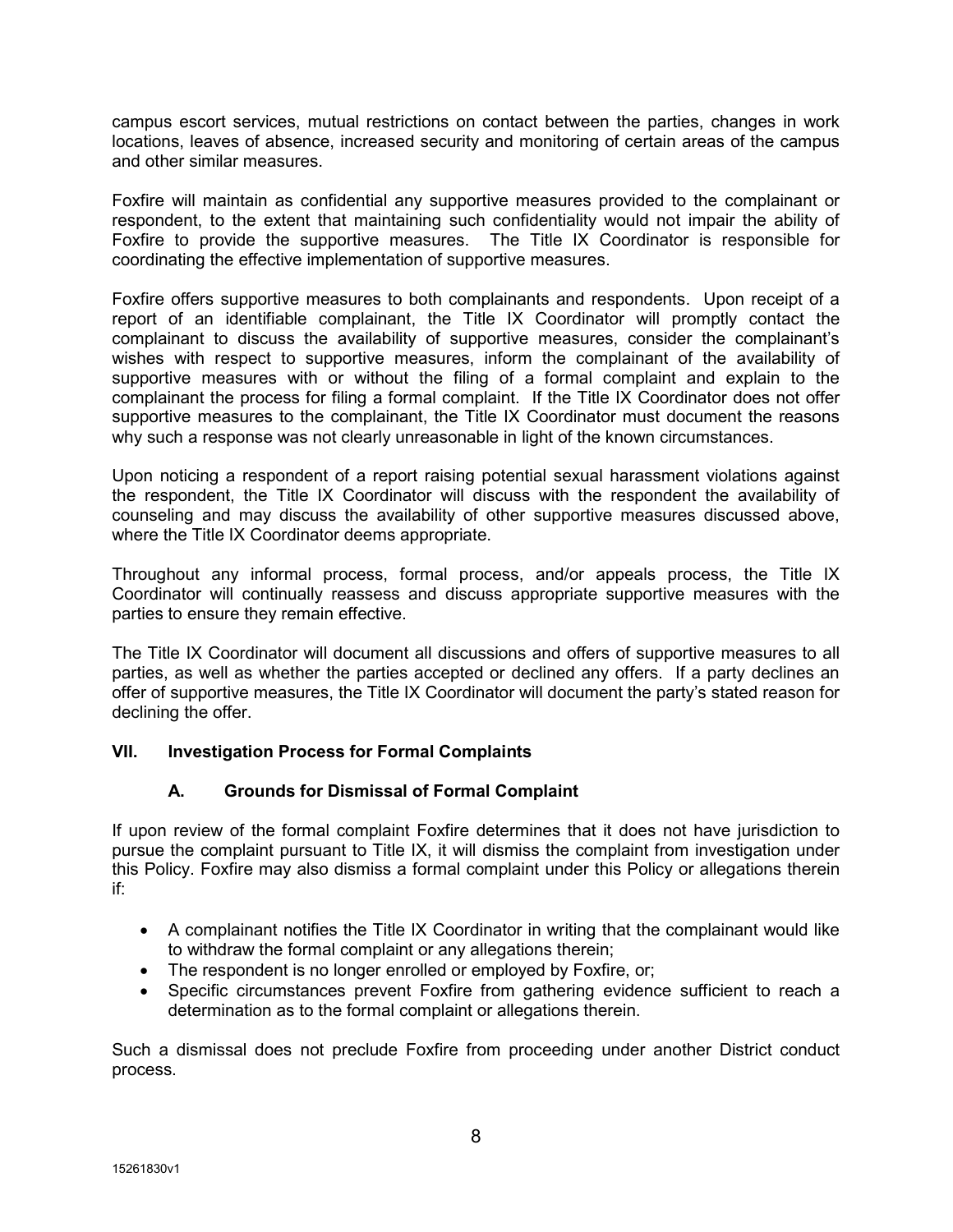Foxfire will send written notice of the dismissal and the reasons for dismissal simultaneously to all parties.

## B. Equitable Treatment

Complainants and respondents are eligible for Supportive Measures as defined within this Policy. Foxfire will not impose disciplinary sanctions against a respondent pursuant to the Policy unless a determination of responsibility for sexual harassment has been made against the respondent.

Foxfire will conduct an objective evaluation of all relevant evidence – including both evidence indicating that the respondent is responsible for the alleged policy violation ("inculpatory evidence") and evidence indicating that the respondent is not responsible for the alleged policy violation ("exculpatory evidence"). Foxfire will not require, allow, rely upon, evaluate, or otherwise use questions or evidence that constitute, or seek disclosure of, information protected by a legally recognized privilege (e.g., attorney client), unless the person holding such privilege has waived the privilege.

## C. Bias and Conflicts of Interest

Any individual designated by Foxfire as a Title IX Coordinator, investigator, decision-maker, or any person designated by a District to facilitate an informal resolution process, must not have a conflict of interest or bias for or against complainants or respondents generally or an individual complainant or respondent. The following will not be considered evidence of bias:

- The Title IX Coordinator's initiation of a formal complaint, or;
- An individual's decision that allegations warrant an investigation.

Foxfire will apply an objective (whether a reasonable person would believe bias exists), common sense approach to evaluating whether a particular person serving in a Title IX role is biased, and will exercise caution not to apply generalizations that might unreasonably conclude that bias exists. An individual's current job title, professional qualifications, past experience, identity, or sex will not alone indicate bias.

Use of trauma-informed practices will not be considered evidence of bias when such practices do not:

- Rely on sex stereotypes;
- Apply generalizations to allegations in specific cases;
- Cause loss of impartiality, and;
- Prejudge of the facts at issue.

## D. Presumption of Not Responsible

There is a presumption that a respondent is not responsible for the alleged conduct until a determination regarding responsibility is made at the conclusion of the grievance process.

#### E. Timeframe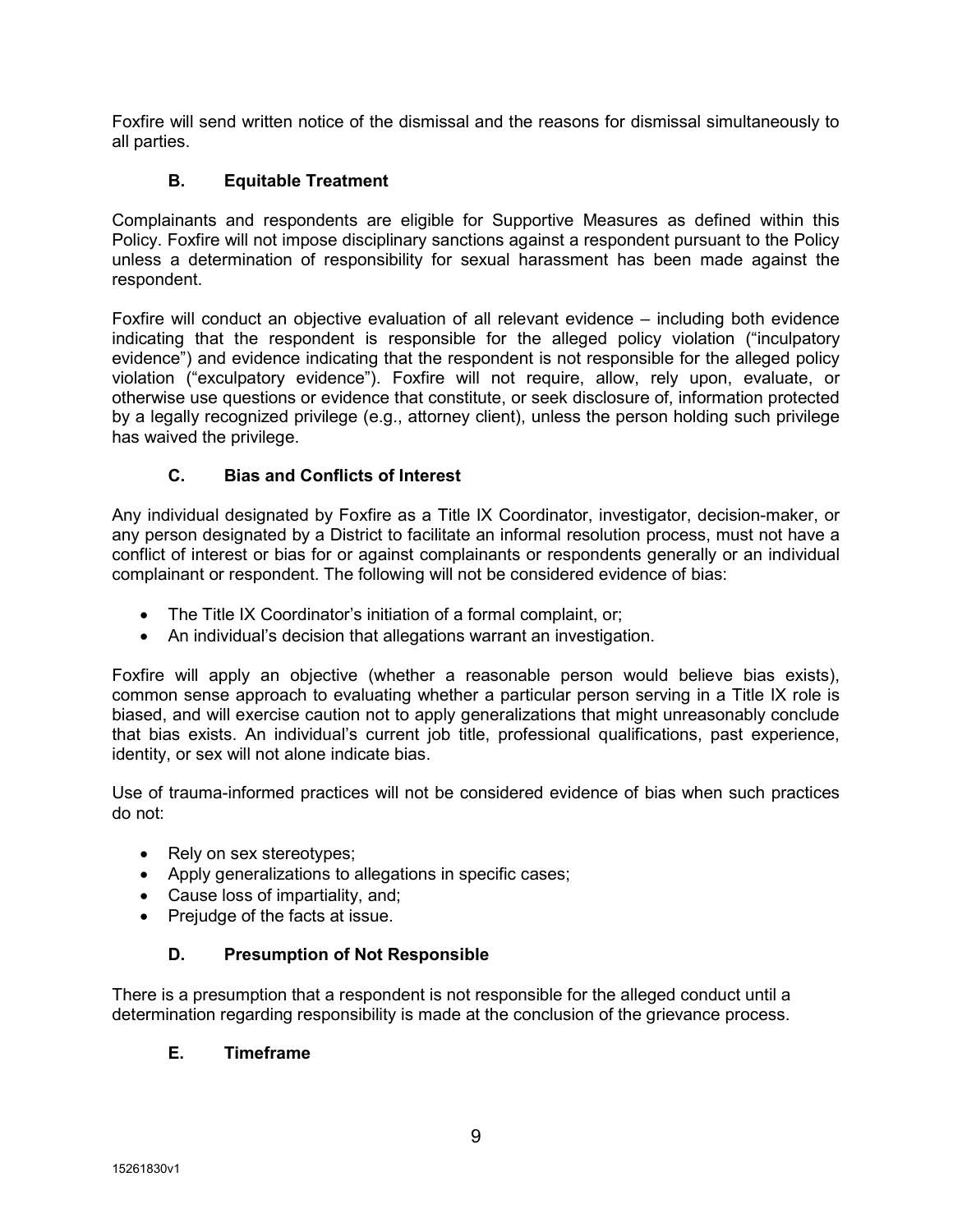Foxfire will attempt to complete most investigations within 60 days. The timeframe for formal investigations will begin upon filing of a complaint and will conclude upon submittal for adjudication. Investigations may be delayed and any timeframes contained in this Policy may be extended for good cause and with written notice provided by Foxfire to complainants and respondents including the reason for the delay or extension. Good cause may include but is not limited to considerations such as the absence of a party, a party's advisor, or a witness; concurrent law enforcement activity; or the need for language assistance or accommodation of disabilities. Delays caused solely by administrative needs are not considered good cause. Foxfire will attempt to accommodate the schedules of parties and witnesses, however, grievance resolution must be completed in a reasonably prompt timeframe, and must proceed to conclusion even in the absence of a party or witness.

## F. Sanctions and Remedies

If it is determined that a respondent violated the Policy, Foxfire will institute sanctions reasonably calculated to stop the conduct, prevent its recurrence and remedy its effects. Sanctions for respondents may include anything from a warning, up to and including disciplinary expulsion or termination. Foxfire will also provide remedies to complainants found to have been subjected to conduct which violates the Policy. Remedies could include counseling, academic accommodations, academic support, and employment accommodations.

## G. Evidence

The standard of evidence under this policy for review of formal complaints against students and employees is preponderance of the evidence. The standard of evidence reflects the "degree of confidence" that a decision-maker has in the correctness of the factual conclusions reached. Under the preponderance of the evidence standard, the decision-maker determines that a conclusion is based on facts that are more likely true than not. Where the decision-maker determines that the evidence in a case is "equal" or "level" or "in equipoise," the preponderance of the evidence standard has not been met and results in a finding that the respondent is not responsible.

Foxfire will apply the same standard of evidence for formal complaints against students as for formal complaints against employees, and apply the same standard of evidence to all formal complaints of sexual harassment.

The burden of proof and the burden of gathering evidence sufficient to reach a determination regarding responsibility rest on Foxfire and not on the parties.

Foxfire will not access, consider, disclose, or otherwise use a party's records that are made or maintained by a physician, psychiatrist, psychologist, or other recognized professional or paraprofessional acting in the professional's or paraprofessional's capacity, or assisting in that capacity, and which are made and maintained in connection with the provision of treatment to the party, unless Foxfire obtains that party's voluntary, written consent.

Foxfire will provide an equal opportunity for the parties to present witnesses, including fact and expert witnesses, and other inculpatory and exculpatory evidence.

Foxfire will not restrict the ability of either party to discuss the allegations under investigation or to gather and present relevant evidence. A party's communication with a witness or potential witness is considered part of a party's right to meaningfully participate in furthering the party's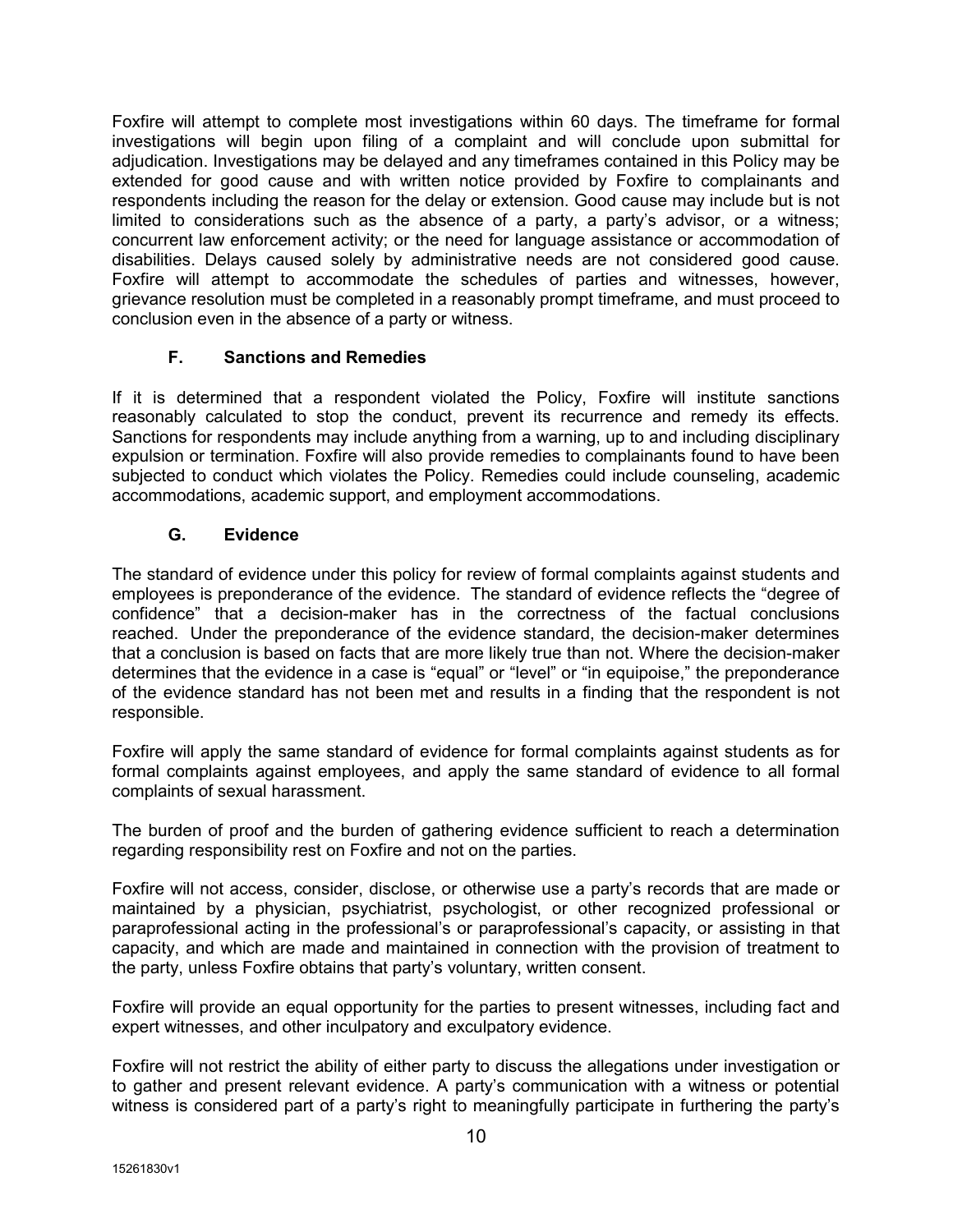interests in the case, and not an "interference" with the investigation. However, where a party's conduct toward a witness might constitute "tampering" (for instance, by attempting to alter or prevent a witness's testimony), such conduct also is prohibited as retaliation.

The parties will have an equal opportunity to inspect and review any evidence obtained as part of the investigation that is directly related to the allegations raised in a formal complaint, including the evidence upon which Foxfire does not intend to rely in reaching a determination regarding responsibility and inculpatory or exculpatory evidence whether obtained from a party or other source. Foxfire will not consider or provide for inspection and review evidence which Foxfire knows was illegally or unlawfully created or obtained. Foxfire may impose on the parties and party advisors restrictions or require a non-disclosure agreement not to disseminate any of the evidence subject to inspection and review.

Prior to completion of the investigative report, Foxfire will send to each party and the party's advisor, if any, the evidence subject to inspection and review in an electronic format or a hard copy, and the parties will have 10 days to submit a written response, which the investigator will consider prior to completion of the investigative report.

## H. Emergency Removal

If, after receipt of a complaint and an individualized safety and risk assessment, Foxfire determines that an immediate threat to the physical health or safety of any student or other individual arising from the allegations of sexual harassment justifies removal of a respondent, Foxfire may remove the respondent on an emergency basis. A removed respondent will receive notice and an opportunity to challenge the decision immediately following the removal. Any emergency removal under this paragraph must also comply with ORC 3313.66, the IDEIA, and Section 504 of the Rehabilitation Act, as applicable and is not considered discipline for purposes of this policy. Threats must pose more than a generalized, hypothetical, or speculative risk to health and safety for emergency removal to be appropriate. Non-student employees may be placed on administrative leave during the grievance process.

## I. Notice

Foxfire will provide to all known parties written notice of:

- Foxfire's grievance process;
- Allegations of sexual harassment, including sufficient details known at the time and with sufficient time to prepare a response before any initial interview;
- Foxfire's position that the respondent is presumed not responsible for the alleged conduct and that a determination regarding responsibility is made at the conclusion of the grievance process;
- The parties' right to have an advisor of their choice, who may be an attorney;
- The parties' right to inspect and review evidence;
- Foxfire's prohibition on knowingly making false statements or knowingly submitting false information during the grievance process;
- The date, time, location, participants, and purpose of all hearings, investigative interviews, or other meetings, with sufficient time for the party to prepare to participate, and;
- Additional allegations not included in the original notice.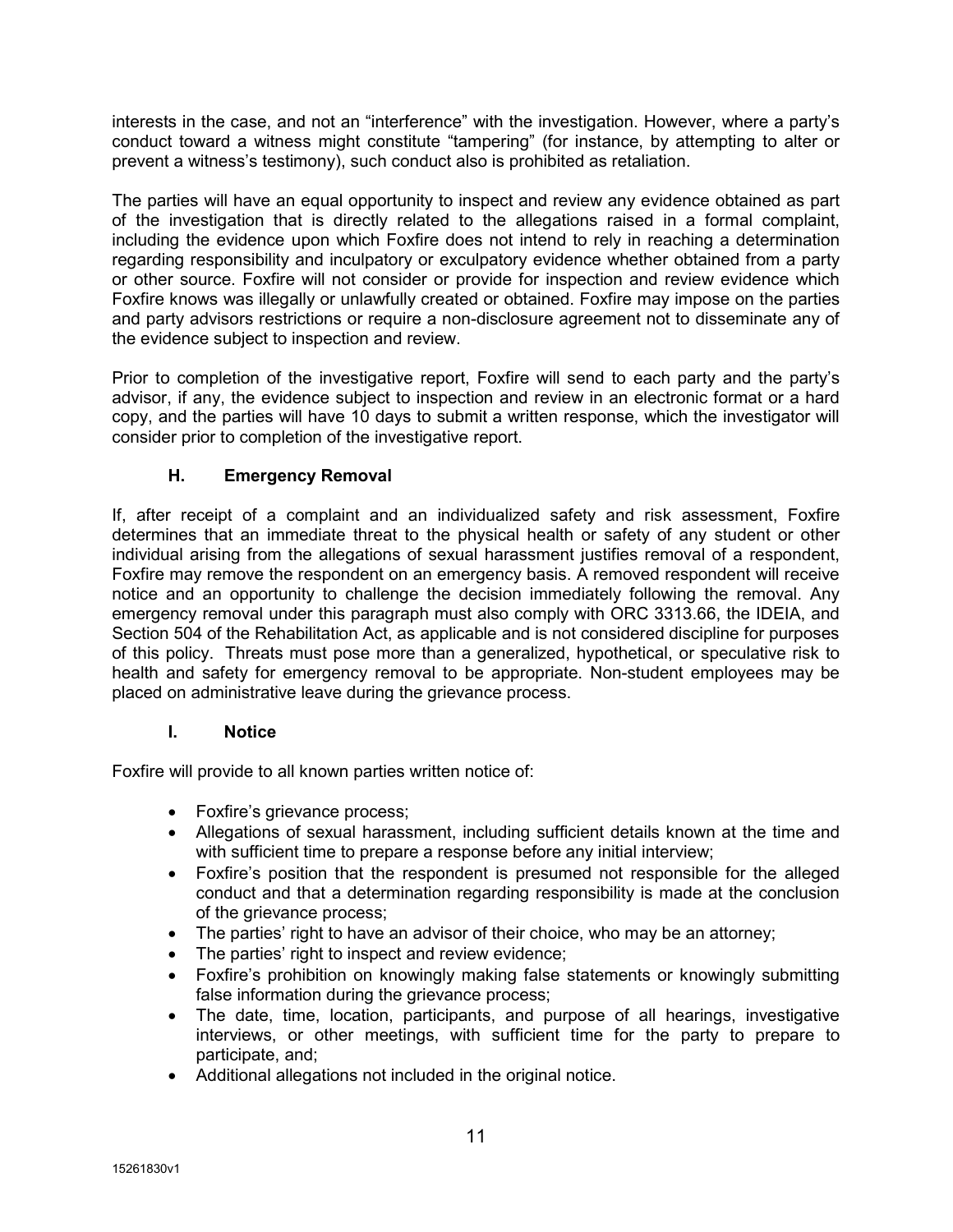## J. Consolidation of Formal Complaints

Foxfire may consolidate formal complaints as to allegations of sexual harassment against more than one respondent, or by more than one complainant against one or more respondents, or by one party against the other party, where the allegations of sexual harassment arise out of the same facts or circumstances. The same facts and circumstances means that the multiple complainants' allegations are so intertwined that their allegations directly relate to all parties.

## K. Advisors

Parties will have equal opportunities to have others present during the grievance proceeding, including the opportunity to be accompanied by the advisor of their choice, who may be, but is not required to be, an attorney. Foxfire will not limit the choice or presence of an advisor for complainant or respondent in any meeting or grievance proceeding. Advisors are required to abide by District restrictions regarding the extent to which they may participate in proceedings, and any restrictions will apply equally to both parties. If a party's advisor refuses to comply with restrictions set by Foxfire, Foxfire may require the party to use a different advisor.

## L. Investigative Report

Foxfire will prepare an investigative report that fairly summarizes relevant evidence and, at least 10 days prior to a determination regarding responsibility, send to each party and the party's advisor, if any, the investigative report in an electronic format or a hard copy, for their review and written response. This 10 day period for the parties to provide written responses runs concurrently with the 10 day period in Article VIII (A) below for parties to provide any questions to the decision-maker. The report will not include a summary of evidence not considered to be relevant. If a party disagrees with an investigator's determination about relevance, the party may argue relevance in their written response and/or to the decision-maker during adjudication of the complaint.

The investigative report may include recommended findings and conclusions, however, the decision-maker will objectively evaluate relevant evidence and will not defer to recommendations made by the investigator.

The investigative report may include a credibility analysis, but such analysis cannot result in a determination regarding responsibility.

If the report involves multiple complainants, multiple respondents, or both, Foxfire may issue a single investigative report.

## VIII. Adjudication

## A. Introduction

Upon the conclusion of the investigation, the grievance procedure will move into the adjudication phase. The Title IX Coordinator will appoint a person to serve as decision-maker for the complaint. The decision-maker will not be the Title IX Coordinator or the investigator. The decision-maker is under an obligation to objectively evaluate all relevant evidence both inculpatory and exculpatory, and must therefore independently reach a determination regarding responsibility without giving deference to the investigative report. The decision-maker has the right and responsibility to ask questions and elicit information from parties and witnesses on the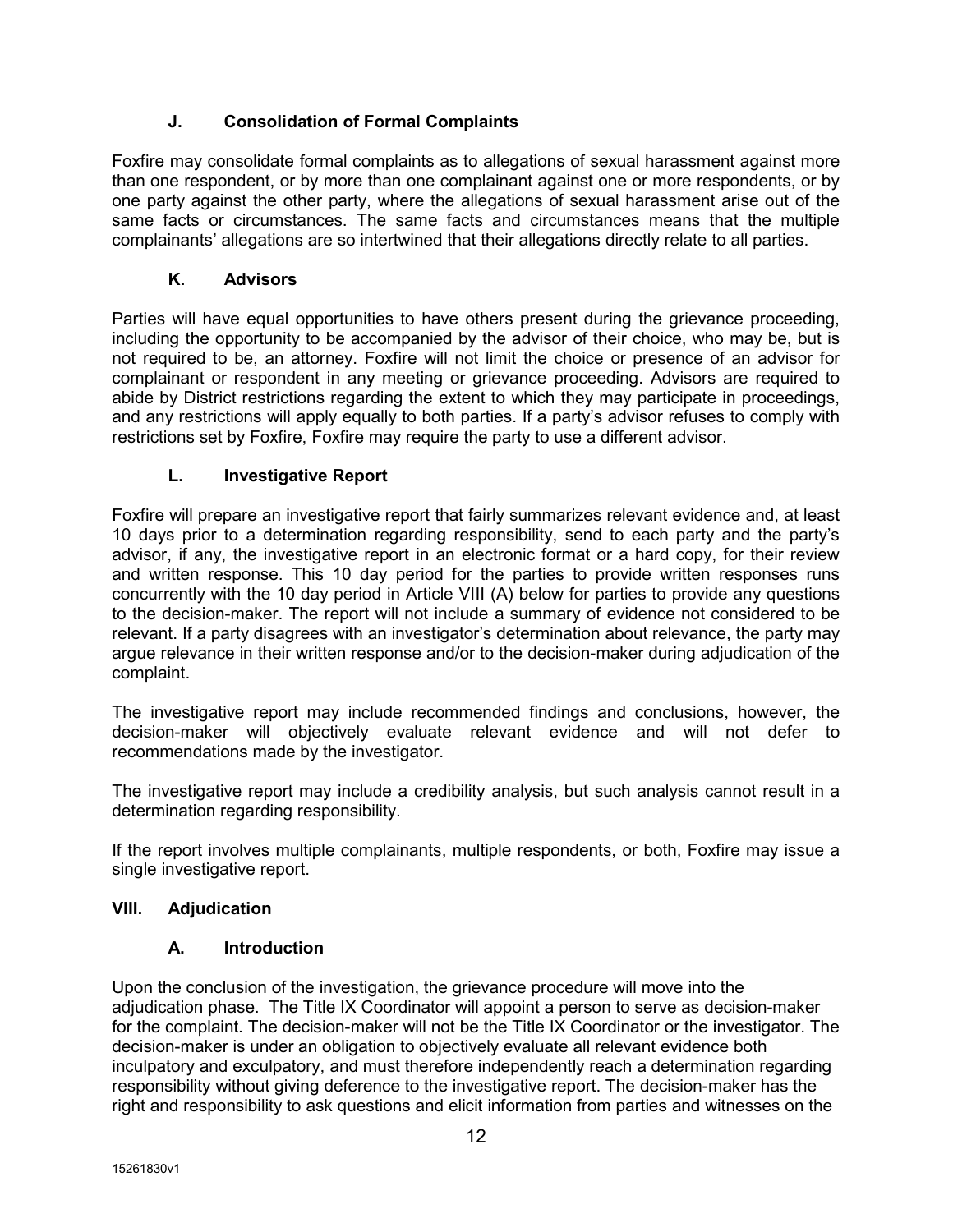decision-maker's own initiative to aid the decision-maker in obtaining relevant evidence both inculpatory and exculpatory, and the parties also have equal rights to present evidence to the decision-maker so the decision-maker has the benefit of perceiving each party's unique perspectives about the evidence.

After Foxfire sends the investigative report to the parties and before reaching a determination regarding responsibility, the decision-maker will afford each party the opportunity to submit written, relevant questions that the party wants asked of any party or witness. The parties will provide any questions to the decision-maker within 10 days of issuance of the investigative report. This 10 day period runs concurrently with the 10 day period in Article VII (L) for the parties to provide written responses to the investigative report. After the close of the period to submit questions, the decision-maker will forward relevant questions to each party/witness. Each party/witness will have five (5) days to provide the decision-maker with answers, which the decision-maker will share with the parties. The decision maker will allow for additional, limited follow-up questions from each party. Questions and evidence about the complainant's sexual predisposition or prior sexual behavior are not relevant, unless 1) it is offered to prove that someone other than the respondent committed the conduct alleged by the complainant; or 2) it concerns specific incidents of the complainant's prior sexual behavior with respect to the respondent and is offered to prove consent. The decision-maker will explain to the party proposing the questions any decision to exclude a question as not relevant.

## B. Relevance

During the adjudication process only relevant questions may be asked of a party or witness.

The following may be considered irrelevant:

- Repetition of the same question;
- Evidence that is duplicative of other evidence;
- Information protected by a legally recognized privilege;
- Questions and evidence about the complainant's sexual predisposition or prior sexual behavior, unless:
	- $\circ$  Such questions and evidence about the complainant's prior sexual behavior are offered to prove that someone other than the respondent committed the conduct alleged by the complainant, or;
	- $\circ$  The questions and evidence concern specific incidents of the complainant's prior sexual behavior with respect to the respondent and are offered to prove consent;
- Any party's medical, psychological, and similar records, unless the party has given voluntary, written consent, and;

Foxfire will not exclude relevant evidence because such relevant evidence may be unduly prejudicial, concern prior bad acts, or constitute character evidence, however, the decisionmaker may objectively evaluate such evidence by analyzing whether that evidence warrants a high or low level of weight or credibility.

## C. Determination Regarding Responsibility

The decision-maker will issue a written determination of responsibility. The determination of responsibility will include: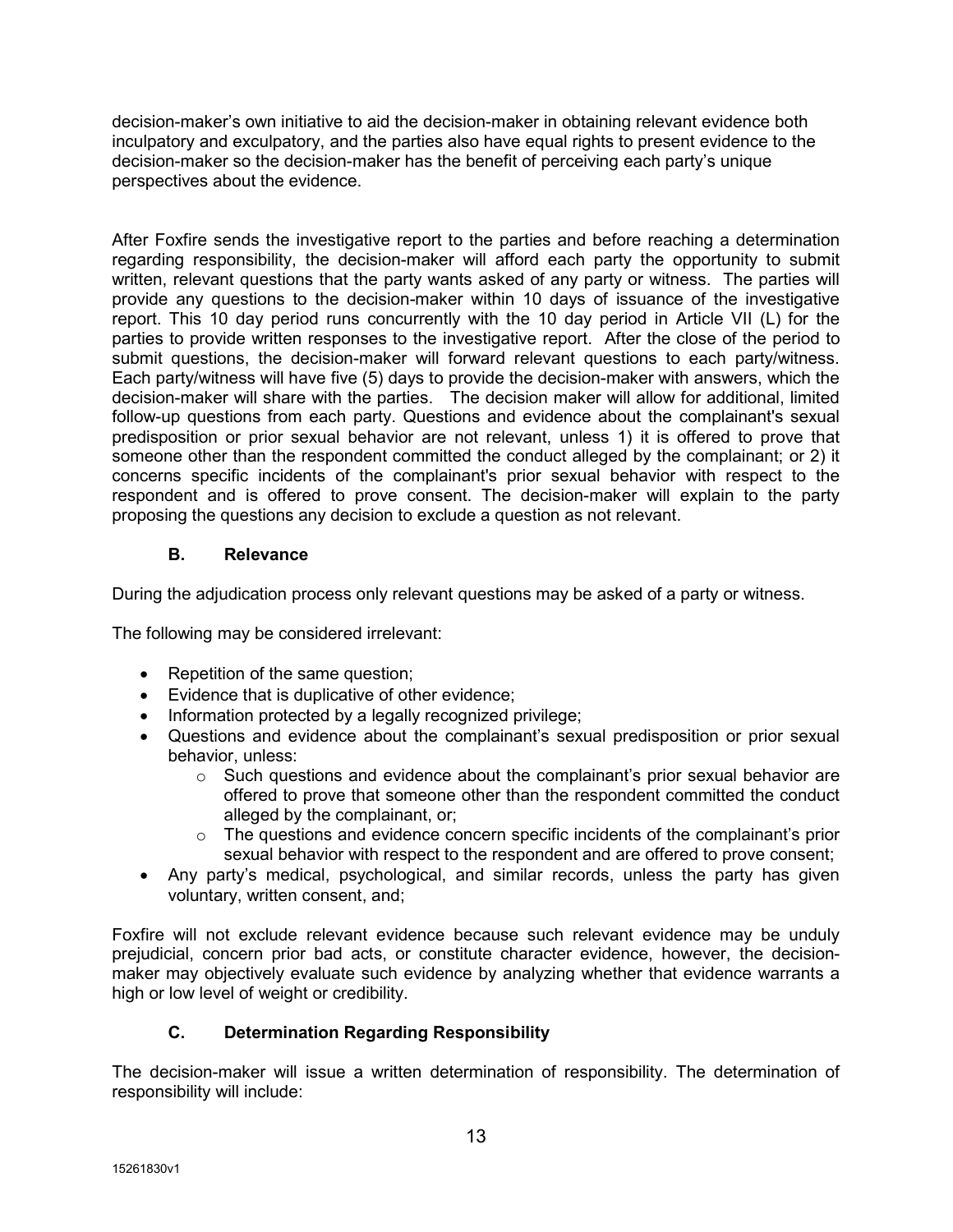- Identification of the allegations potentially constituting sexual harassment
- A description of the procedural steps taken from the receipt of the formal complaint through the determination, including any notifications to the parties, interviews with parties and witnesses, site visits, methods used to gather other evidence, and hearings held;
- Findings of fact supporting the determination;
- Conclusions regarding the application of the Policy to the facts;
- A statement of, and rationale for, the result as to each allegation, including a determination regarding responsibility, any disciplinary sanctions Foxfire imposes on the respondent (subject to R.C. 3313.66 for student respondents whereby the decisionmaker will make a recommendation of discipline to be determined by the appropriate administrators), and whether remedies will be provided by Foxfire to the complainant, and;
- Foxfire's procedures and permissible bases for the complainant and respondent to appeal.

The determination will lay out the evidentiary basis for conclusions reached in the case. While the determination will indicate whether remedies will be provided, the nature of such remedies will not be included within the determination. The determination will be provided to the parties simultaneously. The determination becomes final only after the time period for appeal has expired or, if a party does file an appeal, after the appeal decision has been sent to the parties.

## D. Weighing Credibility

The decision-maker will evaluate all relevant evidence for weight or credibility. The degree to which any inaccuracy, inconsistency, or implausibility in a narrative provided by a party or witness should affect a determination regarding responsibility is a matter to be decided by the decision-maker. Credibility determinations may be based on factors such as recall of specific details, inherent plausibility, internal consistency, and corroborative evidence. Corroborating evidence is not required.

## E. Remedies

Where a determination of responsibility for sexual harassment is made, Foxfire will provide remedies to a complainant designed to restore or preserve equal access to Foxfire's education program or activity. Such remedies may include the same individualized services provided as supportive measures; however, remedies need not be non-disciplinary or non-punitive and need not avoid burdening the respondent. The Title IX Coordinator is responsible for effective implementation of remedies. Where the final determination has indicated that remedies will be provided, the complainant can then communicate separately with the Title IX Coordinator or their designee to discuss what remedies are appropriately designed to preserve or restore the complainant's equal access to education. Remedies for a complainant which do not affect the respondent must not be disclosed to the respondent. Persons found to be responsible for violations of this Policy are subject to discipline, up to and including expulsion and/or termination of employment with Foxfire.

## IX. Appeals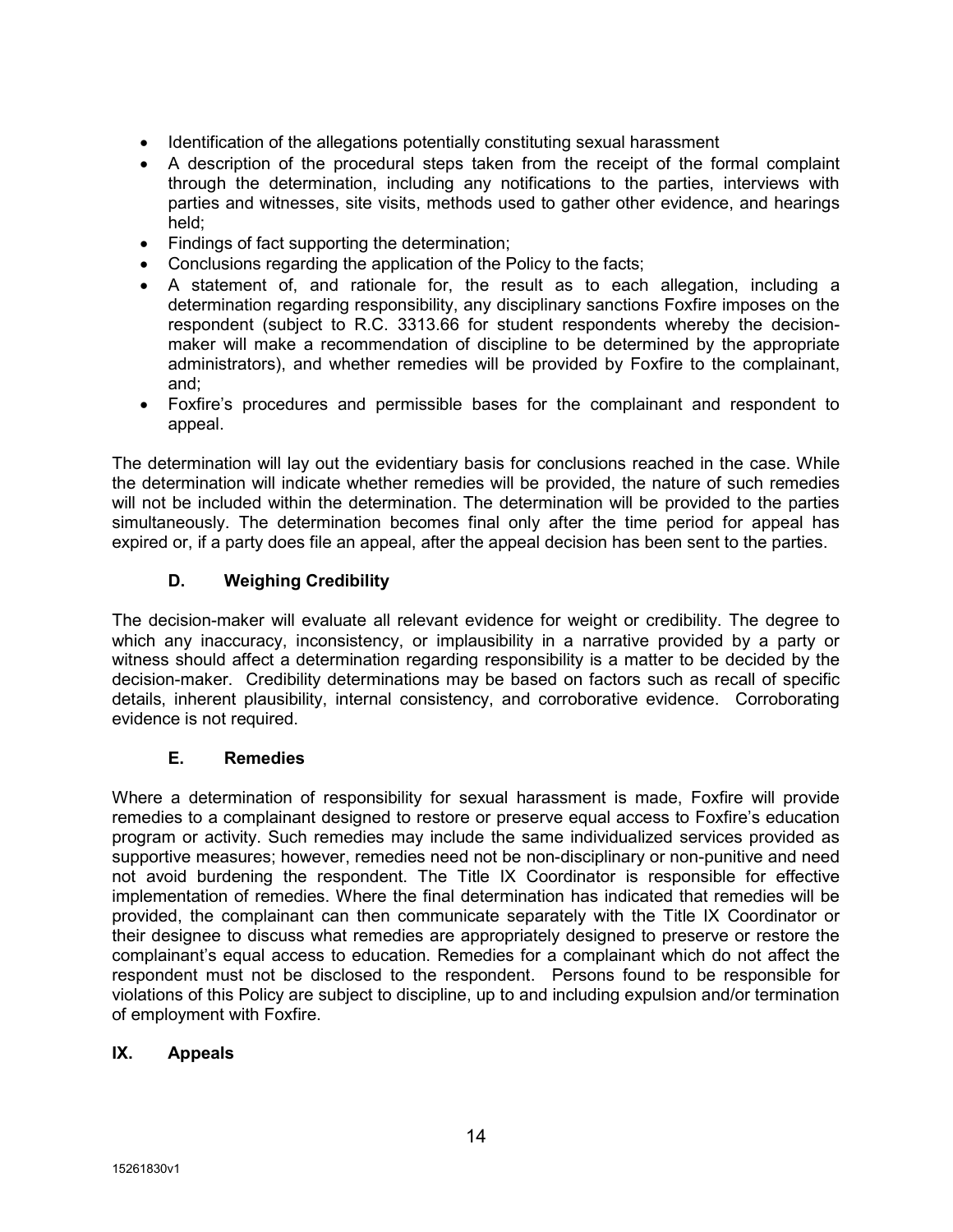Complainants and respondents may appeal the decision-maker's determination regarding responsibility, or Foxfire's dismissal of a formal complaint or any allegations therein by filing a notice of appeal with the Title IX Coordinator, including the grounds supporting the appeal, within five (5) days of issuance of the determination. Foxfire will notify the other party in writing when an appeal is filed and implement appeal procedures equally for both parties. Both parties will have a reasonable, equal opportunity to submit a written statement in support of, or challenging, the outcome. The parties must file their written statement with Foxfire within five (5) days of receipt of the notice of appeal. The appeal officer will issue a written decision describing the result of the appeal and the rationale for the result within ten (10) days of the due date for the written statements of the parties and provide the written decision simultaneously to both parties.

The grounds for appeal are:

- Procedural irregularity that affected the outcome of the matter<sup>6</sup>;
- New evidence that was not reasonably available at the time the determination regarding responsibility or dismissal was made that could affect the outcome of the matter, and;
- The Title IX Coordinator, investigator(s), or decision-maker(s) had a conflict of interest or bias for or against complainants or respondents generally or the individual complainant or respondent that affected the outcome of the matter.

All grounds for appeal will be available to all parties.

The appeal officer will not be the same person as the decision-maker that reached the determination regarding responsibility or dismissal, the investigator, or the Title IX Coordinator.

## X. Informal Resolution

Foxfire does not require as a condition of enrollment or continuing enrollment, or employment or continuing employment, or enjoyment of any other right, the waiver of the right to an investigation and adjudication of formal complaints of sexual harassment under this this Policy. Similarly, Foxfire does not require the parties in a sexual harassment allegation to participate in an informal resolution process, as described below.

After the initiation of a formal complaint of sexual harassment, if all parties voluntarily consent in writing, Foxfire will assist the parties in an informal resolution process. An informal resolution process is available at any time prior to reaching a determination regarding responsibility in the grievance process, except in the cases of reports of sexual harassment of a student by a District employee.

Before initiating an informal process, Foxfire will: (1) provide the parties a written notice; and (2) obtain the parties' voluntary, written consent to the informal resolution process. The written notice that Foxfire will provide to the parties will disclose the allegations, the requirements of the informal resolution process (described below), and any consequences resulting from participating in the informal resolution process, including the records that will be maintained or could be shared. Foxfire's informal process provides that, at any time prior to agreeing to a resolution, any party has a right to withdraw from the informal resolution process and resume the grievance process with respect to the formal complaint.

\_\_\_\_\_\_\_\_\_\_\_\_\_\_\_\_\_\_\_\_\_\_\_\_\_\_\_\_\_\_\_\_\_\_\_<br><sup>6</sup> Procedural irregularity includes Foxfire's failure to objectively evaluate all relevant evidence, including inculpatory and exculpatory evidence. It also includes erroneous relevance determinations.